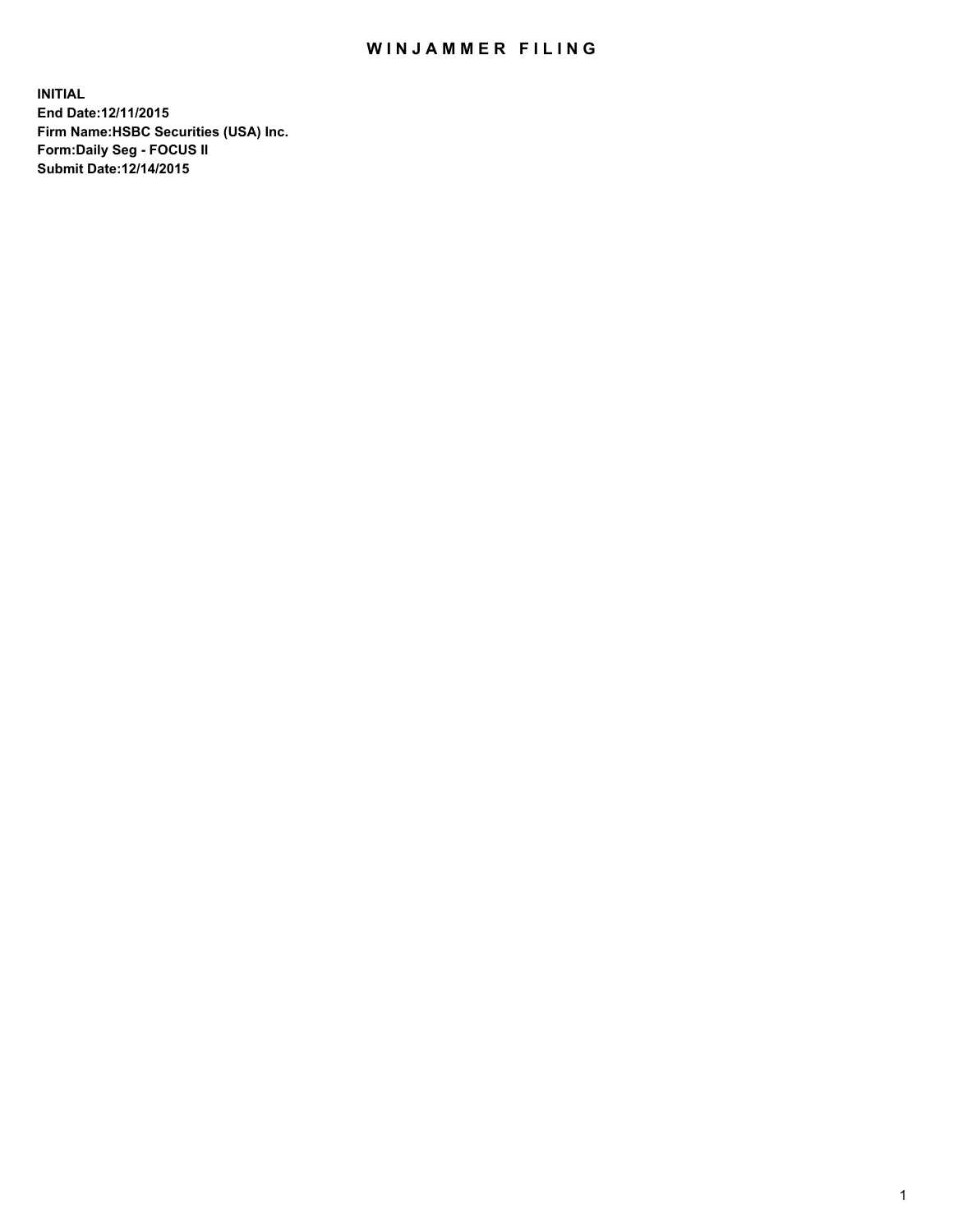## **INITIAL End Date:12/11/2015 Firm Name:HSBC Securities (USA) Inc. Form:Daily Seg - FOCUS II Submit Date:12/14/2015 Daily Segregation - Cover Page**

| Name of Company<br><b>Contact Name</b><br><b>Contact Phone Number</b><br><b>Contact Email Address</b>                                                                                                                                                                                                                         | <b>HSBC Securities (USA) Inc.</b><br>Steven richardson<br>212-525-6445<br>steven.richardson@us.hsbc.com |
|-------------------------------------------------------------------------------------------------------------------------------------------------------------------------------------------------------------------------------------------------------------------------------------------------------------------------------|---------------------------------------------------------------------------------------------------------|
| FCM's Customer Segregated Funds Residual Interest Target (choose one):<br>a. Minimum dollar amount: ; or<br>b. Minimum percentage of customer segregated funds required:%; or<br>c. Dollar amount range between: and; or<br>d. Percentage range of customer segregated funds required between:% and%.                         | 110,000,000<br>00<br>00                                                                                 |
| FCM's Customer Secured Amount Funds Residual Interest Target (choose one):<br>a. Minimum dollar amount: ; or<br>b. Minimum percentage of customer secured funds required:%; or<br>c. Dollar amount range between: and; or<br>d. Percentage range of customer secured funds required between: % and %.                         | 10,000,000<br>0 <sub>0</sub><br>00                                                                      |
| FCM's Cleared Swaps Customer Collateral Residual Interest Target (choose one):<br>a. Minimum dollar amount: ; or<br>b. Minimum percentage of cleared swaps customer collateral required:%; or<br>c. Dollar amount range between: and; or<br>d. Percentage range of cleared swaps customer collateral required between:% and%. | 90,000,000<br><u>0</u><br>00<br>0 <sub>0</sub>                                                          |

Attach supporting documents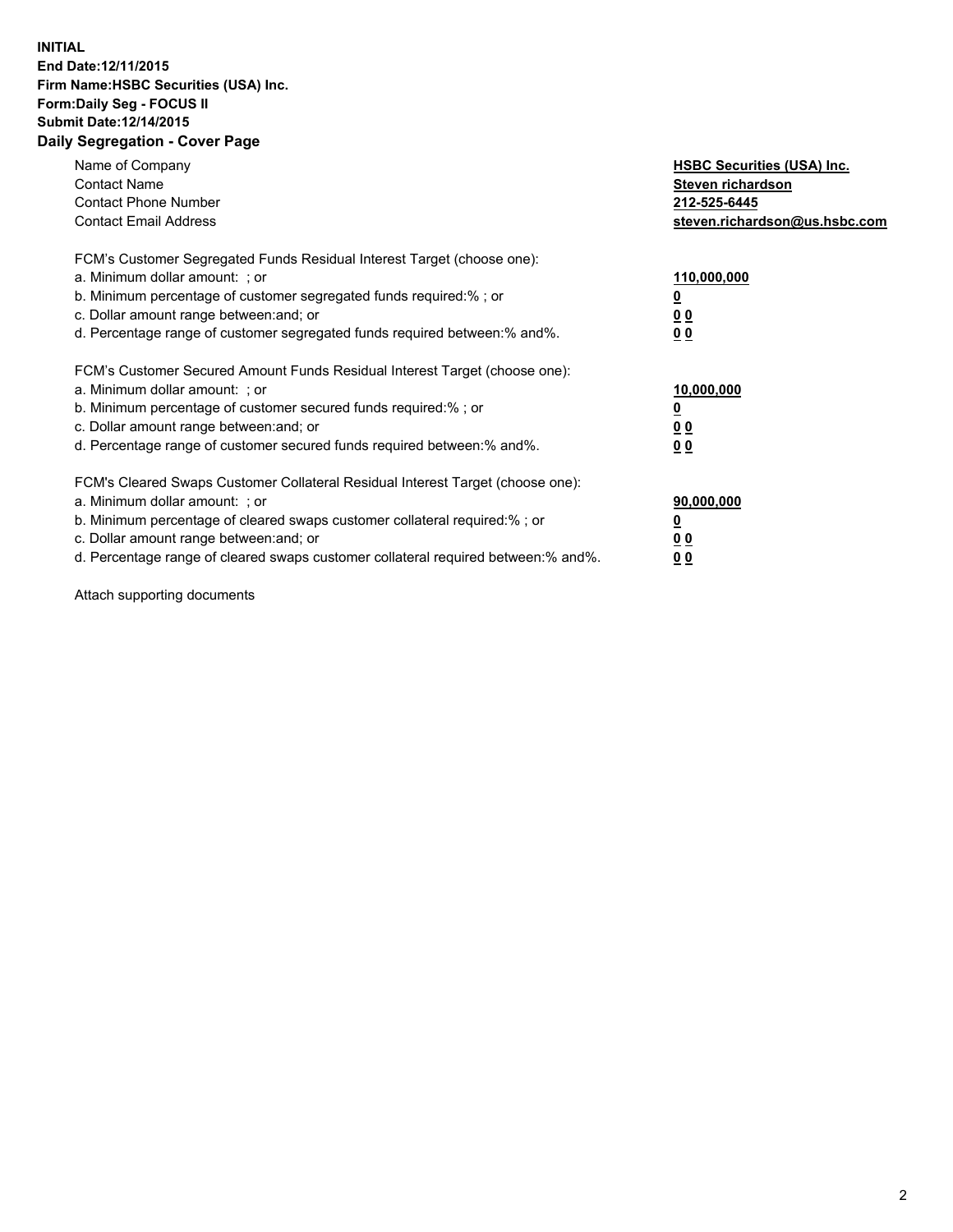**INITIAL End Date:12/11/2015 Firm Name:HSBC Securities (USA) Inc. Form:Daily Seg - FOCUS II Submit Date:12/14/2015**

## **Daily Segregation - Secured Amounts** Foreign Futures and Foreign Options Secured Amounts

|     | Foreign Futures and Foreign Options Secured Amounts                                                        |                                |
|-----|------------------------------------------------------------------------------------------------------------|--------------------------------|
|     | Amount required to be set aside pursuant to law, rule or regulation of a foreign                           | $0$ [7305]                     |
|     | government or a rule of a self-regulatory organization authorized thereunder                               |                                |
| 1.  | Net ledger balance - Foreign Futures and Foreign Option Trading - All Customers                            |                                |
|     | A. Cash                                                                                                    | 30,400,015 [7315]              |
|     | B. Securities (at market)                                                                                  | 150,064,156 [7317]             |
| 2.  | Net unrealized profit (loss) in open futures contracts traded on a foreign board of trade                  | 30,711,167 [7325]              |
| 3.  | Exchange traded options                                                                                    |                                |
|     | a. Market value of open option contracts purchased on a foreign board of trade                             | $0$ [7335]                     |
|     | b. Market value of open contracts granted (sold) on a foreign board of trade                               | 0 [7337]                       |
| 4.  | Net equity (deficit) (add lines 1.2. and 3.)                                                               |                                |
| 5.  |                                                                                                            | 211,175,338 [7345]             |
|     | Account liquidating to a deficit and account with a debit balances - gross amount                          | 1,688,225 [7351]               |
|     | Less: amount offset by customer owned securities                                                           | -1,685,015 [7352] 3,210 [7354] |
| 6.  | Amount required to be set aside as the secured amount - Net Liquidating Equity                             | 211,178,548 [7355]             |
|     | Method (add lines 4 and 5)                                                                                 |                                |
| 7.  | Greater of amount required to be set aside pursuant to foreign jurisdiction (above) or line<br>6.          | 211,178,548 [7360]             |
|     | FUNDS DEPOSITED IN SEPARATE REGULATION 30.7 ACCOUNTS                                                       |                                |
| 1.  | Cash in banks                                                                                              |                                |
|     | A. Banks located in the United States                                                                      | 7,843,769 [7500]               |
|     | B. Other banks qualified under Regulation 30.7                                                             | 0 [7520] 7,843,769 [7530]      |
| 2.  | Securities                                                                                                 |                                |
|     | A. In safekeeping with banks located in the United States                                                  | 107,983,765 [7540]             |
|     | B. In safekeeping with other banks qualified under Regulation 30.7                                         | 0 [7560] 107,983,765 [7570]    |
| 3.  | Equities with registered futures commission merchants                                                      |                                |
|     | A. Cash                                                                                                    | $0$ [7580]                     |
|     | <b>B.</b> Securities                                                                                       | $0$ [7590]                     |
|     | C. Unrealized gain (loss) on open futures contracts                                                        | $0$ [7600]                     |
|     | D. Value of long option contracts                                                                          | 0 [7610]                       |
|     | E. Value of short option contracts                                                                         | 0 [7615] 0 [7620]              |
| 4.  | Amounts held by clearing organizations of foreign boards of trade                                          |                                |
|     | A. Cash                                                                                                    | $0$ [7640]                     |
|     | <b>B.</b> Securities                                                                                       | $0$ [7650]                     |
|     | C. Amount due to (from) clearing organization - daily variation                                            | $0$ [7660]                     |
|     | D. Value of long option contracts                                                                          | $0$ [7670]                     |
|     | E. Value of short option contracts                                                                         |                                |
| 5.  |                                                                                                            | 0 [7675] 0 [7680]              |
|     | Amounts held by members of foreign boards of trade                                                         |                                |
|     | A. Cash                                                                                                    | 93,832,862 [7700]              |
|     | <b>B.</b> Securities                                                                                       | 42,080,390 [7710]              |
|     | C. Unrealized gain (loss) on open futures contracts                                                        | 30,711,167 [7720]              |
|     | D. Value of long option contracts                                                                          | $0$ [7730]                     |
|     | E. Value of short option contracts                                                                         | 0 [7735] 166,624,419 [7740]    |
| 6.  | Amounts with other depositories designated by a foreign board of trade                                     | $0$ [7760]                     |
| 7.  | Segregated funds on hand                                                                                   | 0 [7765]                       |
| 8.  | Total funds in separate section 30.7 accounts                                                              | 282,451,953 [7770]             |
| 9.  | Excess (deficiency) Set Aside for Secured Amount (subtract line 7 Secured Statement<br>Page 1 from Line 8) | 71,273,405 [7380]              |
| 10. | Management Target Amount for Excess funds in separate section 30.7 accounts                                | 10,000,000 [7780]              |
| 11. | Excess (deficiency) funds in separate 30.7 accounts over (under) Management Target                         | 61,273,405 [7785]              |
|     |                                                                                                            |                                |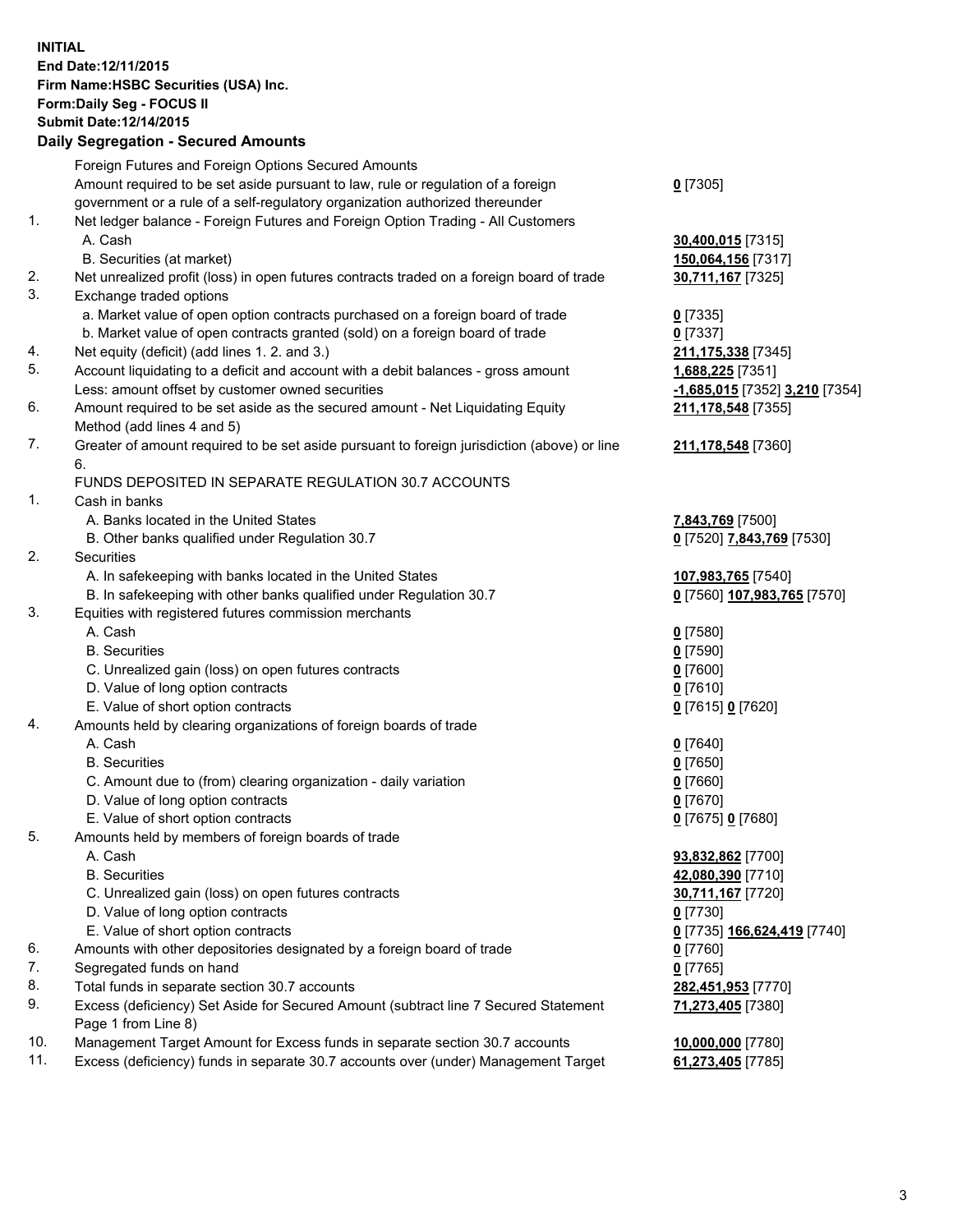| <b>INITIAL</b> |                                                                                     |                                  |
|----------------|-------------------------------------------------------------------------------------|----------------------------------|
|                | End Date: 12/11/2015                                                                |                                  |
|                | Firm Name: HSBC Securities (USA) Inc.                                               |                                  |
|                | Form: Daily Seg - FOCUS II                                                          |                                  |
|                | <b>Submit Date:12/14/2015</b>                                                       |                                  |
|                | Daily Segregation - Segregation Statement                                           |                                  |
|                | SEGREGATION REQUIREMENTS(Section 4d(2) of the CEAct)                                |                                  |
| 1.             | Net ledger balance                                                                  |                                  |
|                | A. Cash                                                                             | 163,578,335 [7010]               |
|                | B. Securities (at market)                                                           | 1,010,610,679 [7020]             |
| 2.             | Net unrealized profit (loss) in open futures contracts traded on a contract market  | $-61,639,341$ [7030]             |
| 3.             | Exchange traded options                                                             |                                  |
|                | A. Add market value of open option contracts purchased on a contract market         | 146,108,323 [7032]               |
|                | B. Deduct market value of open option contracts granted (sold) on a contract market | -51,569,201 [7033]               |
| 4.             | Net equity (deficit) (add lines 1, 2 and 3)                                         | 1,207,088,795 [7040]             |
| 5.             | Accounts liquidating to a deficit and accounts with                                 |                                  |
|                | debit balances - gross amount                                                       | 147,428,698 [7045]               |
|                | Less: amount offset by customer securities                                          | -147,420,188 [7047] 8,510 [7050] |
| 6.             | Amount required to be segregated (add lines 4 and 5)                                | 1,207,097,305 [7060]             |
|                | FUNDS IN SEGREGATED ACCOUNTS                                                        |                                  |
| 7.             | Deposited in segregated funds bank accounts                                         |                                  |
|                | A. Cash                                                                             | 34,015,152 [7070]                |
|                | B. Securities representing investments of customers' funds (at market)              | $0$ [7080]                       |
|                | C. Securities held for particular customers or option customers in lieu of cash (at | 182,702,202 [7090]               |
|                | market)                                                                             |                                  |
| 8.             | Margins on deposit with derivatives clearing organizations of contract markets      |                                  |
|                | A. Cash                                                                             | 28,234,287 [7100]                |
|                | B. Securities representing investments of customers' funds (at market)              | 149,274,515 [7110]               |
|                | C. Securities held for particular customers or option customers in lieu of cash (at | 827,908,477 [7120]               |
|                | market)                                                                             |                                  |
| 9.             | Net settlement from (to) derivatives clearing organizations of contract markets     | -27,859,664 [7130]               |
| 10.            | Exchange traded options                                                             |                                  |
|                | A. Value of open long option contracts                                              | 146,108,323 [7132]               |
|                | B. Value of open short option contracts                                             | -51,569,201 [7133]               |
| 11.            | Net equities with other FCMs                                                        |                                  |
|                | A. Net liquidating equity                                                           | 42,676,460 [7140]                |
|                | B. Securities representing investments of customers' funds (at market)              | <u>0</u> [7160]                  |
|                | C. Securities held for particular customers or option customers in lieu of cash (at | $0$ [7170]                       |
|                | market)                                                                             |                                  |
| 12.            | Segregated funds on hand                                                            | $0$ [7150]                       |
| 13.            | Total amount in segregation (add lines 7 through 12)                                | 1,331,490,551 [7180]             |
| 14.            | Excess (deficiency) funds in segregation (subtract line 6 from line 13)             | 124,393,246 [7190]               |
| 15.            | Management Target Amount for Excess funds in segregation                            | 110,000,000 [7194]               |
| 16.            | Excess (deficiency) funds in segregation over (under) Management Target Amount      | 14,393,246 [7198]                |

16. Excess (deficiency) funds in segregation over (under) Management Target Amount Excess